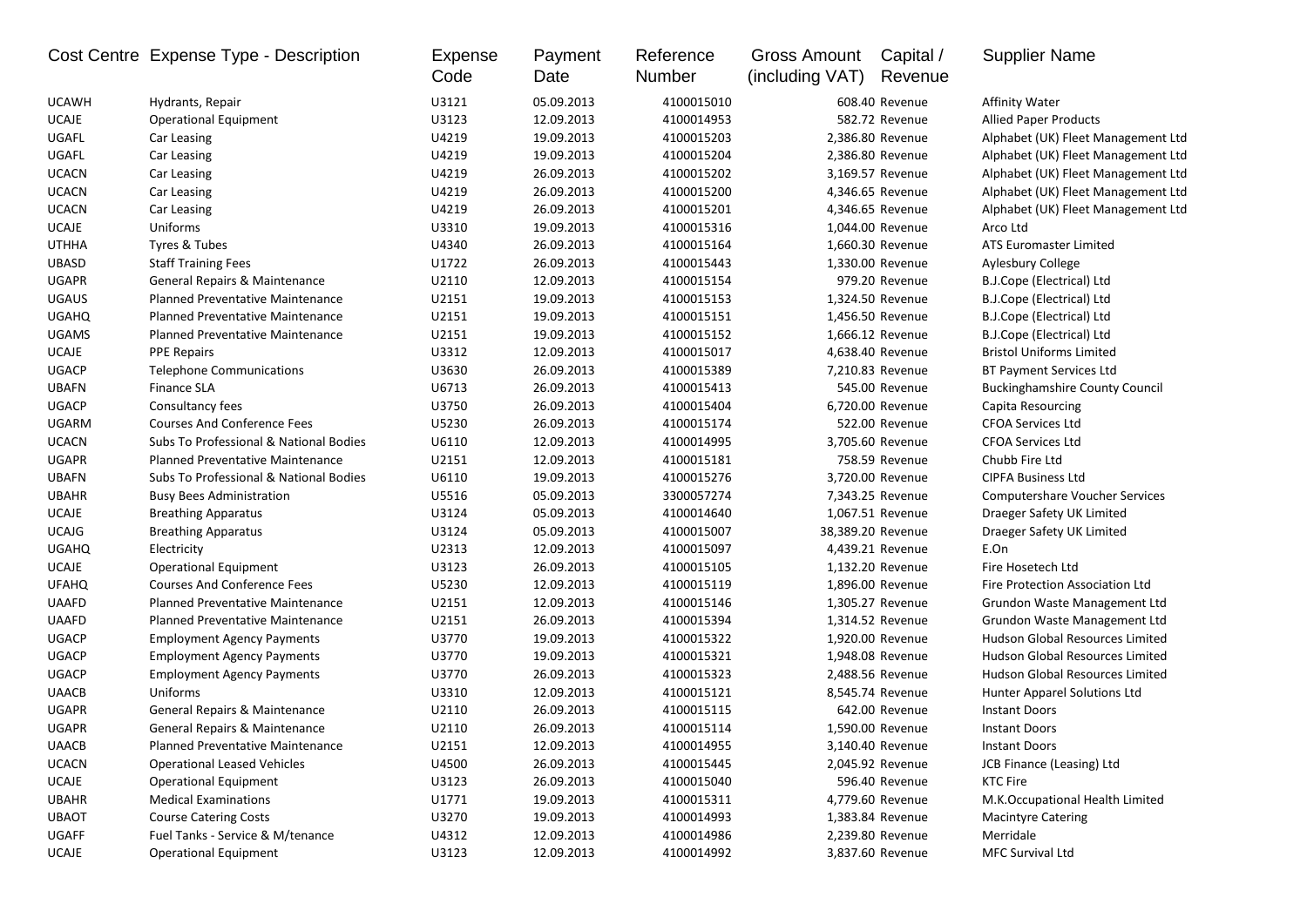|              | Cost Centre Expense Type - Description   | <b>Expense</b><br>Code | Payment<br>Date | Reference<br>Number | <b>Gross Amount</b><br>(including VAT) | Capital /<br>Revenue | <b>Supplier Name</b>               |
|--------------|------------------------------------------|------------------------|-----------------|---------------------|----------------------------------------|----------------------|------------------------------------|
| <b>UFADC</b> | <b>Printing Stationery</b>               | U5110                  | 12.09.2013      | 4100015179          |                                        | 10,058.74 Revenue    | Milton Keynes Council              |
| CFA.09.FIT   | Purchase of Computer Hardware            | C18000                 | 12.09.2013      | 4100014968          |                                        | 643.13 Capital       | Misco                              |
| CFA.09.FIT   | Purchase of Computer Hardware            | C18000                 | 12.09.2013      | 4100015014          |                                        | 3,944.94 Capital     | Misco                              |
| CFA.12.OPE   | Purchase of Equipment                    | C15000                 | 26.09.2013      | 4100015112          |                                        | 9,946.80 Capital     | MSA (Britain) Ltd                  |
| <b>UFASA</b> | Staff Travel on Public Transport         | U5211                  | 19.09.2013      | 4100015355          |                                        | 1,555.04 Revenue     | Nationwide Hire Uk                 |
| <b>UTHHA</b> | Spares for Red Fleet                     | U4372                  | 26.09.2013      | 4100015430          |                                        | 763.51 Revenue       | North Fire Ltd                     |
| <b>UCAJE</b> | Operational Equipment                    | U3123                  | 12.09.2013      | 4100015041          |                                        | 5,774.40 Revenue     | North Fire Ltd                     |
| <b>UGAFF</b> | Diesel Oil - Gas Oil                     | U4320                  | 19.09.2013      | 4100015286          |                                        | 1,672.90 Revenue     | Pace Fuelcare Ltd                  |
| <b>UGAFF</b> | Diesel Oil - Gas Oil                     | U4320                  | 19.09.2013      | 4100015289          |                                        | 2,087.64 Revenue     | Pace Fuelcare Ltd                  |
| <b>UGAFF</b> | Diesel Oil - Gas Oil                     | U4320                  | 26.09.2013      | 4100015363          |                                        | 2,087.64 Revenue     | Pace Fuelcare Ltd                  |
| <b>UGAFF</b> | Diesel Oil - Gas Oil                     | U4320                  | 19.09.2013      | 4100015288          |                                        | 2,783.52 Revenue     | Pace Fuelcare Ltd                  |
| <b>UGAFF</b> | Diesel Oil - Gas Oil                     | U4320                  | 19.09.2013      | 4100015290          |                                        | 3,479.40 Revenue     | Pace Fuelcare Ltd                  |
| <b>UGAFF</b> | Diesel Oil - Gas Oil                     | U4320                  | 19.09.2013      | 4100015291          |                                        | 3,479.40 Revenue     | Pace Fuelcare Ltd                  |
| <b>UGAFF</b> | Diesel Oil - Gas Oil                     | U4320                  | 19.09.2013      | 4100015292          |                                        | 3,479.40 Revenue     | Pace Fuelcare Ltd                  |
| <b>UGAFF</b> | Diesel Oil - Gas Oil                     | U4320                  | 19.09.2013      | 4100015287          |                                        | 4,175.28 Revenue     | Pace Fuelcare Ltd                  |
| UGAFF        | Diesel Oil - Gas Oil                     | U4320                  | 19.09.2013      | 4100015274          |                                        | 5,567.04 Revenue     | Pace Fuelcare Ltd                  |
| <b>UGAFF</b> | Diesel Oil - Gas Oil                     | U4320                  | 26.09.2013      | 4100015369          |                                        | 11,135.47 Revenue    | Pace Fuelcare Ltd                  |
| UGAIT        | Pagers                                   | U3620                  | 19.09.2013      | 4100015197          |                                        | 1,756.42 Revenue     | Pageone Communications Ltd         |
| <b>UGAPR</b> | General Repairs & Maintenance            | U2110                  | 12.09.2013      | 4100015117          |                                        | 516.00 Revenue       | Pagnell Property Maintenance Ltd   |
| <b>UFAHQ</b> | Subs To Professional & National Bodies   | U6110                  | 26.09.2013      | 4100015093          |                                        | 2,772.00 Revenue     | Pavilion Publishing (Brighton) Ltd |
| CFA.12.AMS   | Purchase of Equipment                    | C15000                 | 19.09.2013      | 4100015054          |                                        | 8,400.00 Capital     | Performance Monitoring Systems Ltd |
| <b>UGAMC</b> | Rents, wayleaves & Hire of Premises      | U2510                  | 26.09.2013      | 4100014763          |                                        | 9,875.00 Revenue     | Phoenix Scanner Graphics Ltd       |
| <b>UCAJE</b> | <b>Operational Equipment</b>             | U3123                  | 26.09.2013      | 4100015144          |                                        | 514.37 Revenue       | Premier Hose Technology            |
| <b>UCAJE</b> | <b>Operational Equipment</b>             | U3123                  | 26.09.2013      | 4100015439          |                                        | 690.00 Revenue       | Prometheous Medical Limited        |
| <b>UBAHR</b> | <b>Employment Agency Payments</b>        | U3770                  | 19.09.2013      | 4100015352          |                                        | 621.60 Revenue       | Reed Personnel Services Plc        |
| <b>UBAOT</b> | <b>Water Awareness Training</b>          | U1729                  | 05.09.2013      | 3000002375          |                                        | 5,520.00 Revenue     | Rescue 3 Europe                    |
| <b>UBAOT</b> | <b>Water Awareness Training</b>          | U1729                  | 05.09.2013      | 3000002376          |                                        | 5,520.00 Revenue     | Rescue 3 Europe                    |
| <b>UBAOT</b> | <b>Water Awareness Training</b>          | U1729                  | 05.09.2013      | 3000002374          |                                        | 6,300.00 Revenue     | Rescue 3 Europe                    |
| <b>UGAPR</b> | <b>General Repairs &amp; Maintenance</b> | U2110                  | 26.09.2013      | 4100015442          |                                        | 3,990.00 Revenue     | Richard Cross General Builder      |
| <b>UGAMC</b> | Electricity                              | U2313                  | 19.09.2013      | 4100015344          |                                        | 555.99 Revenue       | Scottish Hydro Elec (Was SSE)      |
| UAADB        | Electricity                              | U2313                  | 19.09.2013      | 4100015341          |                                        | 740.10 Revenue       | Scottish Hydro Elec (Was SSE)      |
| <b>UAAFD</b> | Electricity                              | U2313                  | 19.09.2013      | 4100015333          |                                        | 831.00 Revenue       | Scottish Hydro Elec (Was SSE)      |
| <b>UGAHT</b> | Electricity                              | U2313                  | 19.09.2013      | 4100015339          |                                        | 853.11 Revenue       | Scottish Hydro Elec (Was SSE)      |
| <b>UGAMS</b> | Electricity                              | U2313                  | 19.09.2013      | 4100015338          |                                        | 1,113.43 Revenue     | Scottish Hydro Elec (Was SSE)      |
| <b>UAAFE</b> | Electricity                              | U2313                  | 19.09.2013      | 4100015335          |                                        | 1,513.44 Revenue     | Scottish Hydro Elec (Was SSE)      |
| <b>UAAFB</b> | Electricity                              | U2313                  | 19.09.2013      | 4100015342          |                                        | 1,744.68 Revenue     | Scottish Hydro Elec (Was SSE)      |
| <b>UAACF</b> | Electricity                              | U2313                  | 19.09.2013      | 4100015334          |                                        | 1,753.11 Revenue     | Scottish Hydro Elec (Was SSE)      |
| <b>UGAMC</b> | Electricity                              | U2313                  | 19.09.2013      | 4100015343          |                                        | 1,847.48 Revenue     | Scottish Hydro Elec (Was SSE)      |
| UAAEB        | Electricity                              | U2313                  | 19.09.2013      | 4100015336          |                                        | 2,342.53 Revenue     | Scottish Hydro Elec (Was SSE)      |
| <b>UAAFC</b> | Electricity                              | U2313                  | 19.09.2013      | 4100015340          |                                        | 2,705.91 Revenue     | Scottish Hydro Elec (Was SSE)      |
| UGAFL        | <b>Operational Leased Vehicles</b>       | U4500                  | 05.09.2013      | 4100015048          |                                        | 4,659.23 Revenue     | Sector Treasury Services Ltd       |
| <b>UBASD</b> | <b>Printing Stationery</b>               | U5110                  | 05.09.2013      | 4100015019          |                                        | 578.52 Revenue       | Softcat Limited                    |
| UCAJE        | <b>Operational Equipment</b>             | U3123                  | 05.09.2013      | 4100015089          |                                        | 1,604.29 Revenue     | Supply + Limited                   |
|              |                                          |                        |                 |                     |                                        |                      |                                    |